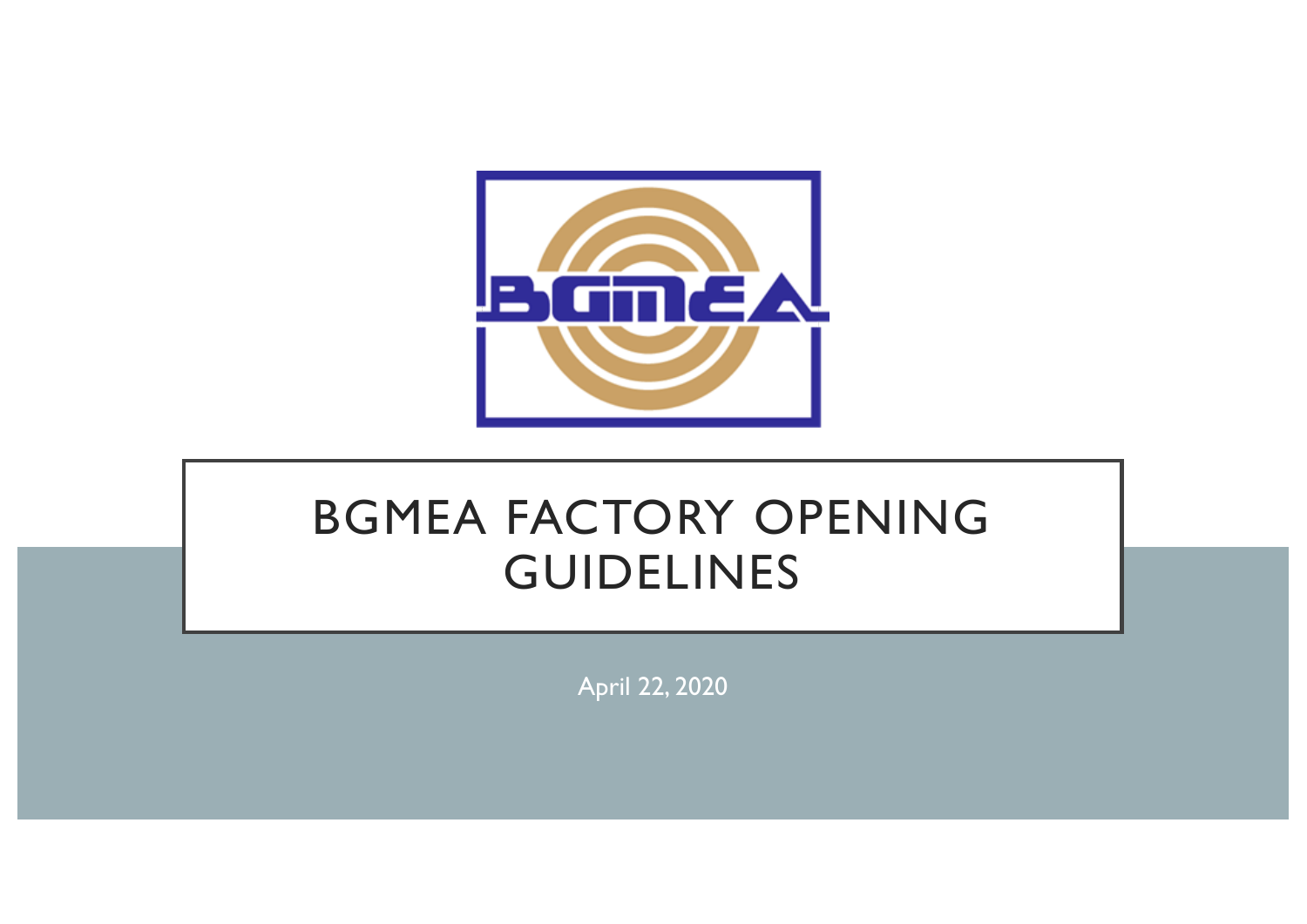## **OVERVIEW**

| <b>Operational Phases</b>                   |
|---------------------------------------------|
| <b>Reduce Density</b>                       |
| <b>Entrance Protocol</b>                    |
| <b>Social Distancing</b>                    |
| <b>COVID-19 Task Force</b>                  |
| <b>Medical Team</b>                         |
| <b>Leave Policy</b>                         |
| <b>Vulnerable Workers</b>                   |
| <b>Disinfection Chambers</b>                |
| <b>Sanitisation Guidelines</b>              |
| <b>Training</b>                             |
| Steps to follow if suspected COVID19 onsite |
|                                             |

Good Practices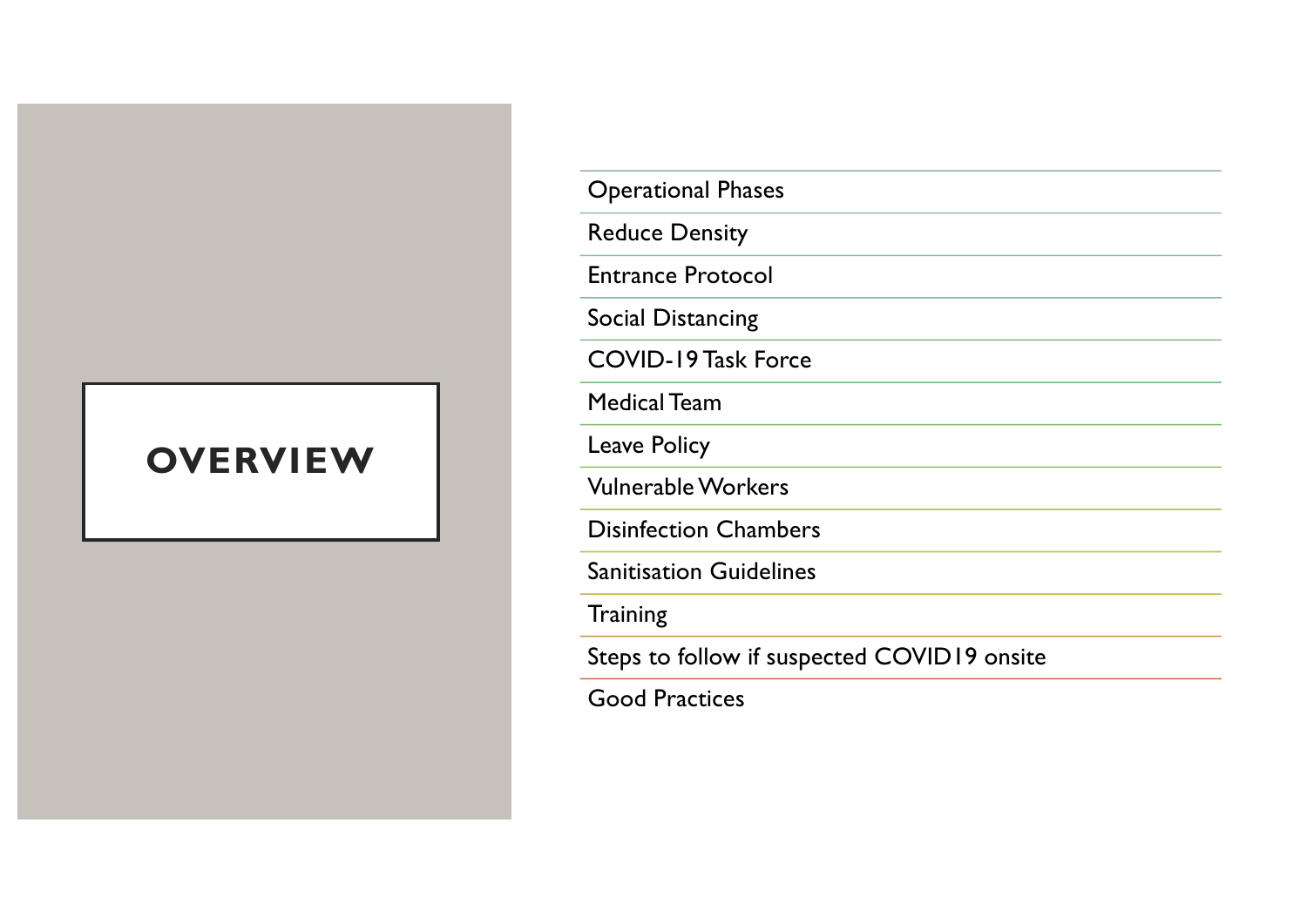## **FIRST PHASE**

On **April 26** factories are advised to start operations with 30 percent of their workforce.



## **SECOND PHASE**

On **May 2nd** based on the success of following health and safety guidelines, factories may invite an additional 20 percent of their workforce, bring the total to 50 percent of the workforce.

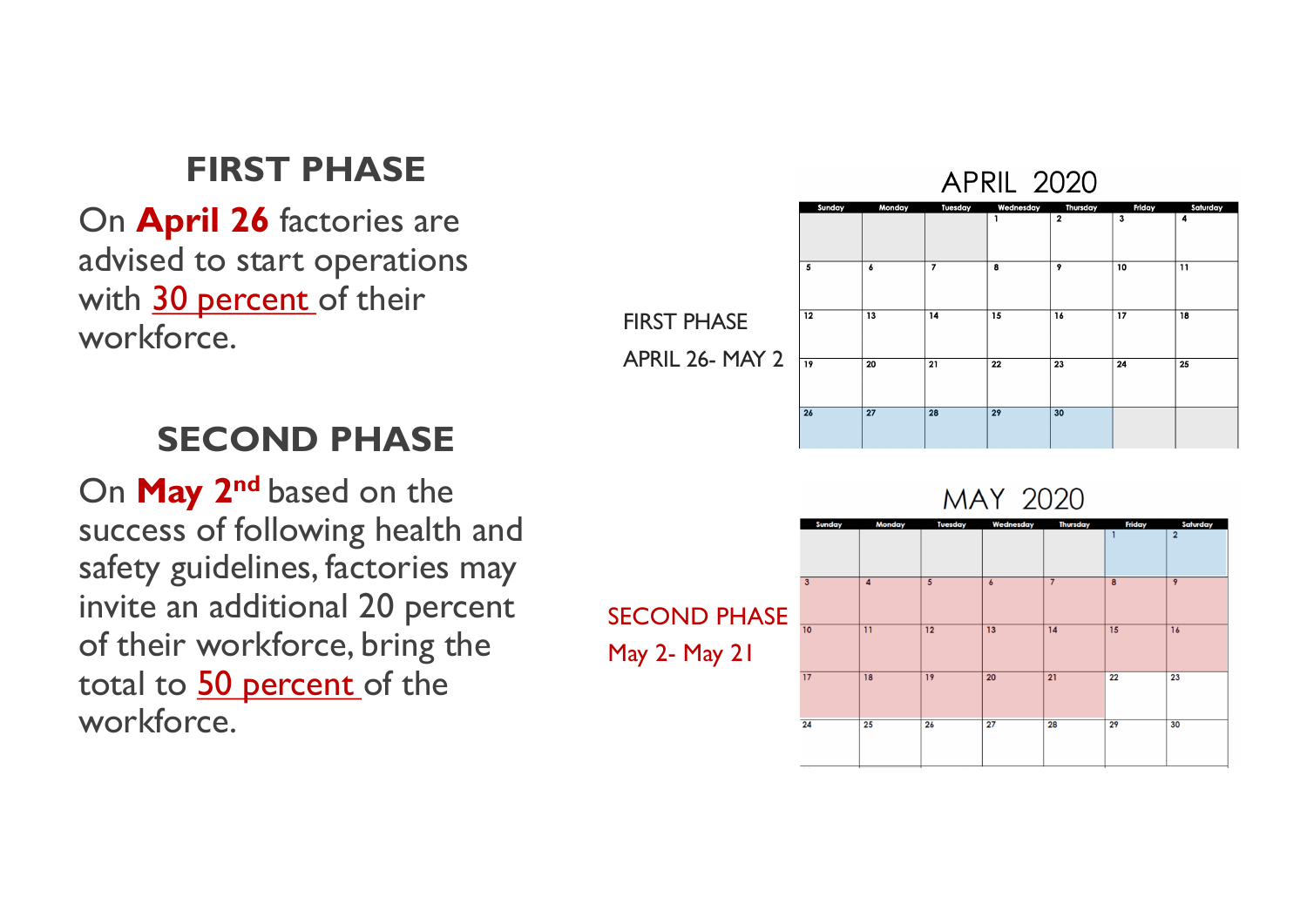Factories are advised to open using one or more of the following methods:

- Prioritize workers that live nearby.
- Those who have returned to villages should be discouraged, or not permitted on premises until after second phase of operations.
- Exclude vulnerable workers, or those most at risk, such as pregnant women and workers over age 50.
- Planning team may decide to prioritize opening finishing section, sample section and parts of sewing initially.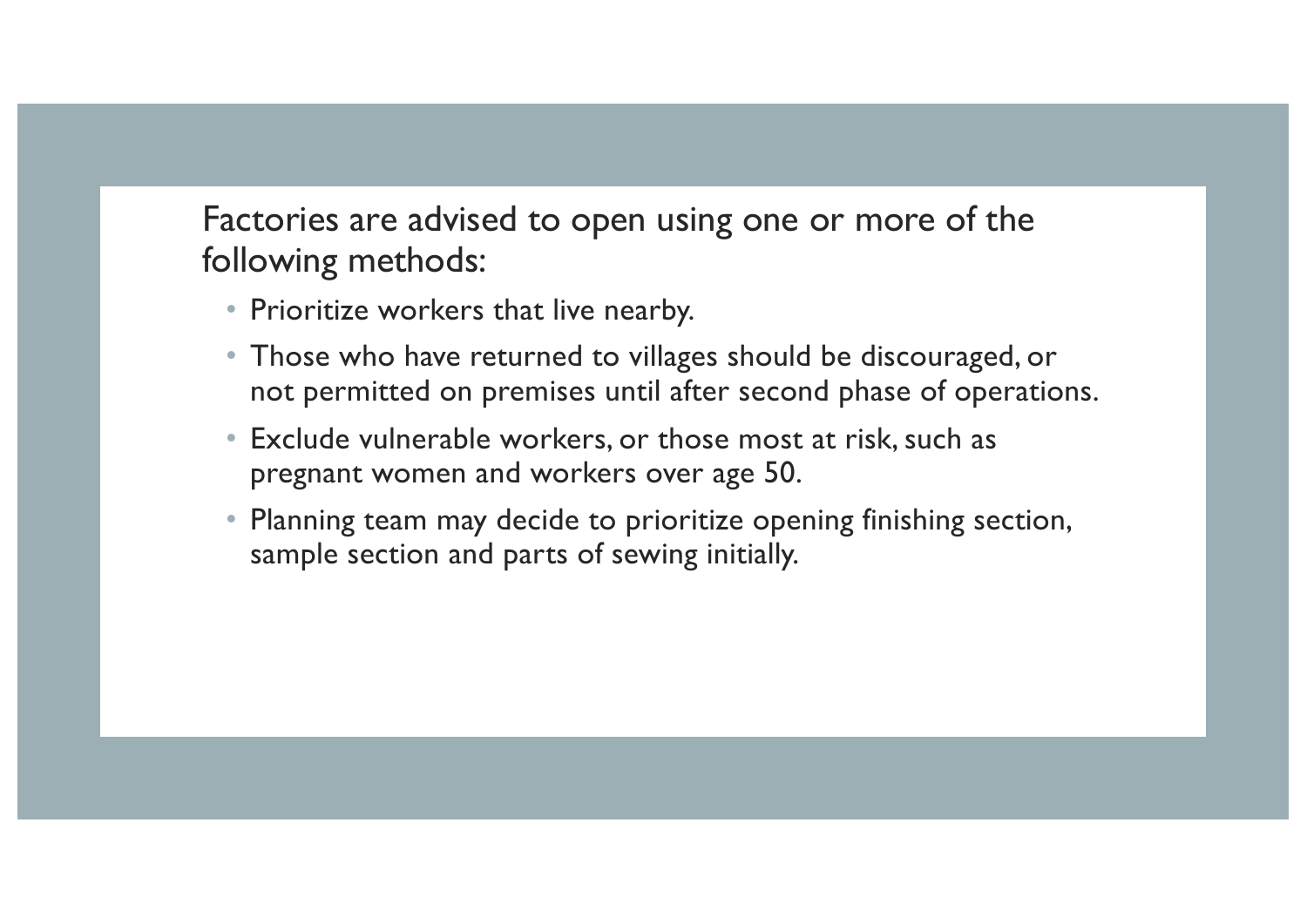## REDUCE DENSITY ON FACTORY PREMISES

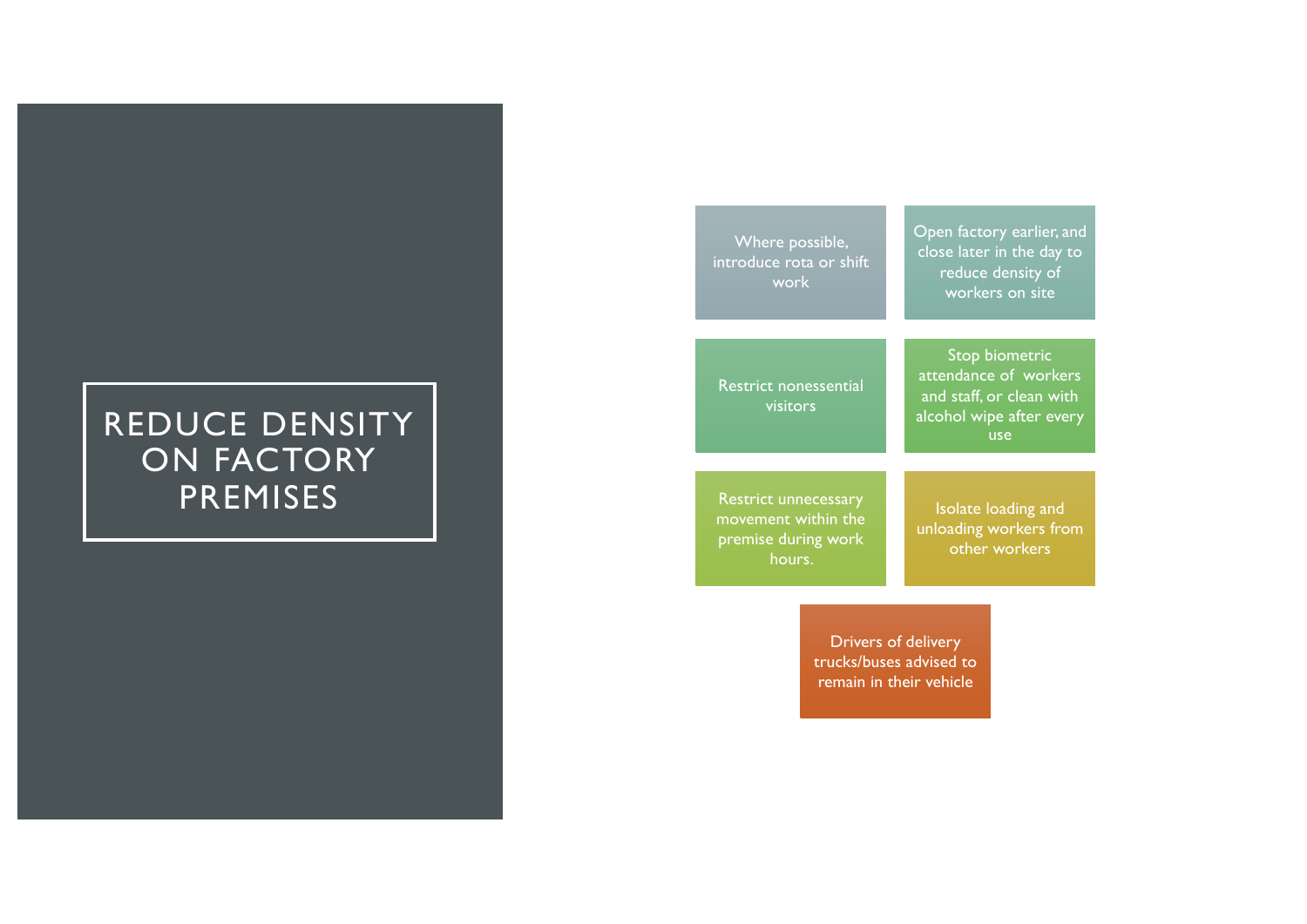## ENTRANCE PROTOCOL



Everyone needs to wear a **mask**, **and** have their own handkerchief.

Create **hand washing facilities**  outside the building. Create entry plan such that each individual has 30 seconds at handwashing station. At this rate, 120 individuals can wash their hands in an hour.



Spray bottom of **shoes** with disinfectant, or provide shoe storage for worker store shoe in poly bag before entering building



Procure and use a **thermometer** gun to check temperature of everyone entering the site. If  $> 37$ degrees, send home.



Disinfect **cars** upon entry.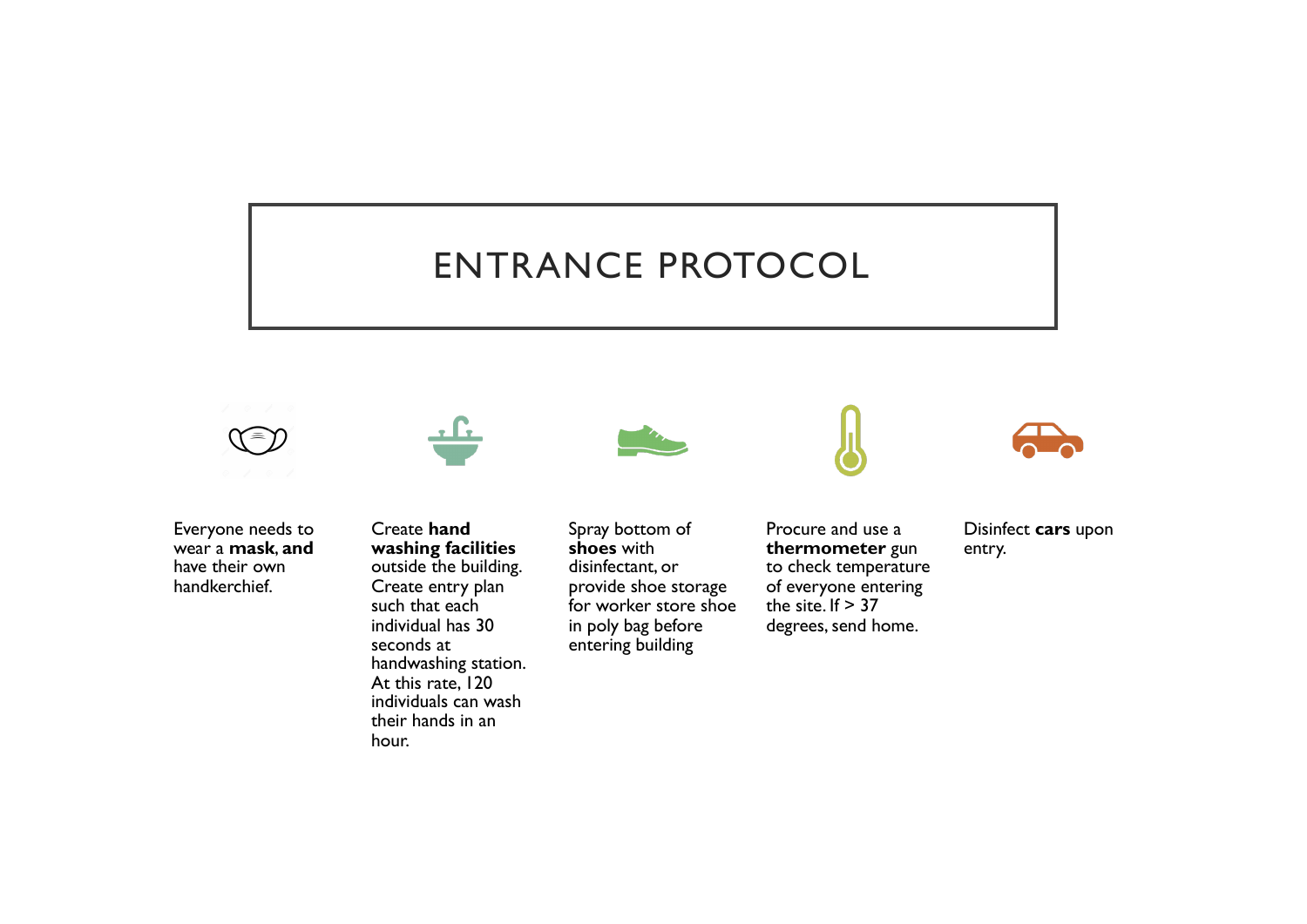WHERE POSSIBLE FACTORIES MUST ENSURE SOCIAL DISTANCING MEASURES

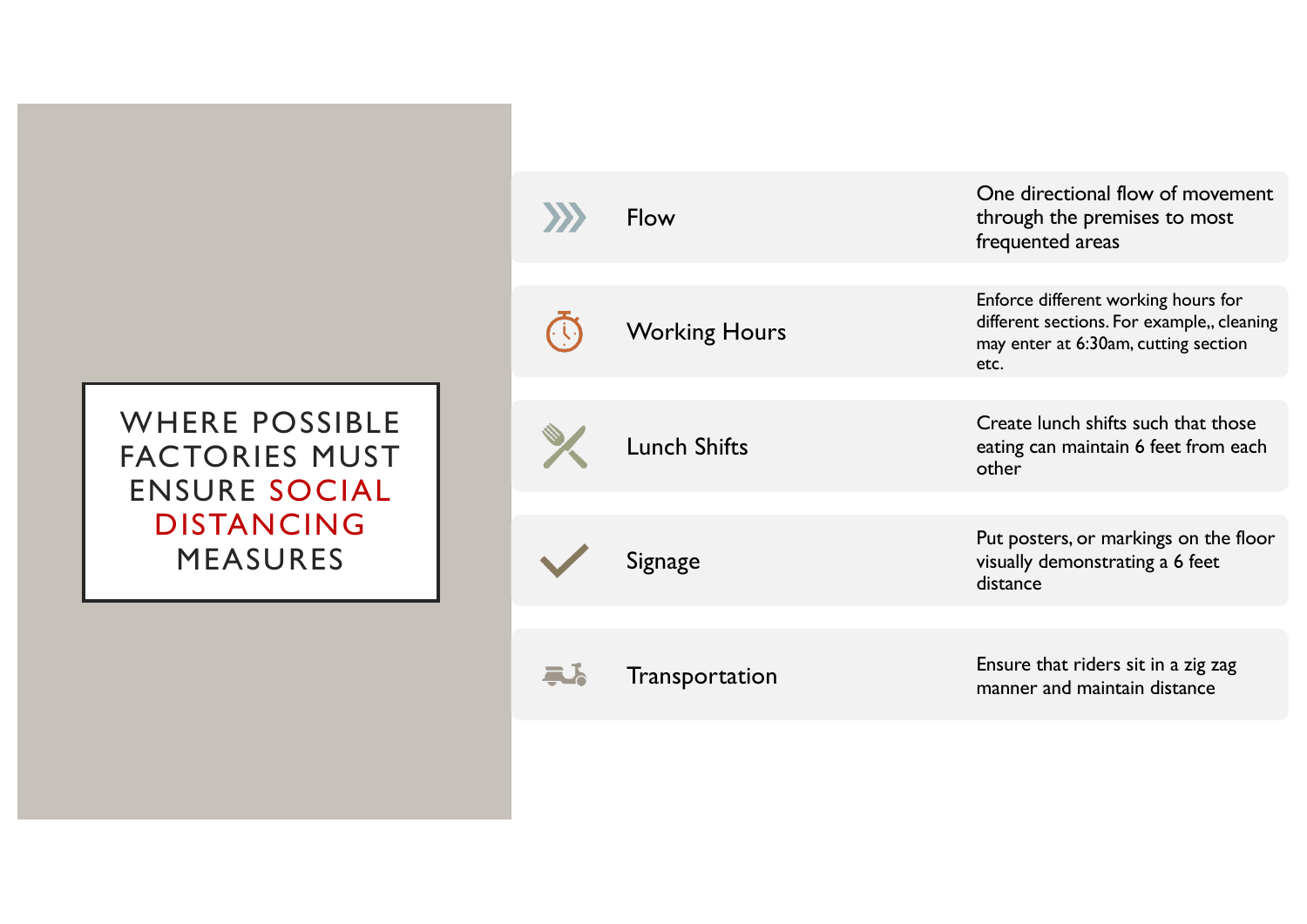#### FACTORY EMPLOYERS SHOULD ESTABLISH **CLEAR COMMUNICATION CHANNELS** BETWEEN WORKERS AND THEMSELVES

- PA system announcements **at least four times a day** to announce preventive measures and guidelines.
- Create system to transmit messages and get information quickly from workers.
- Post visible and clear messages on **notice boards** including important phone numbers.
- Factory management must **stay informed** about the virus, its transmission and the local news.
- Do not circulate messages that will contribute to panic.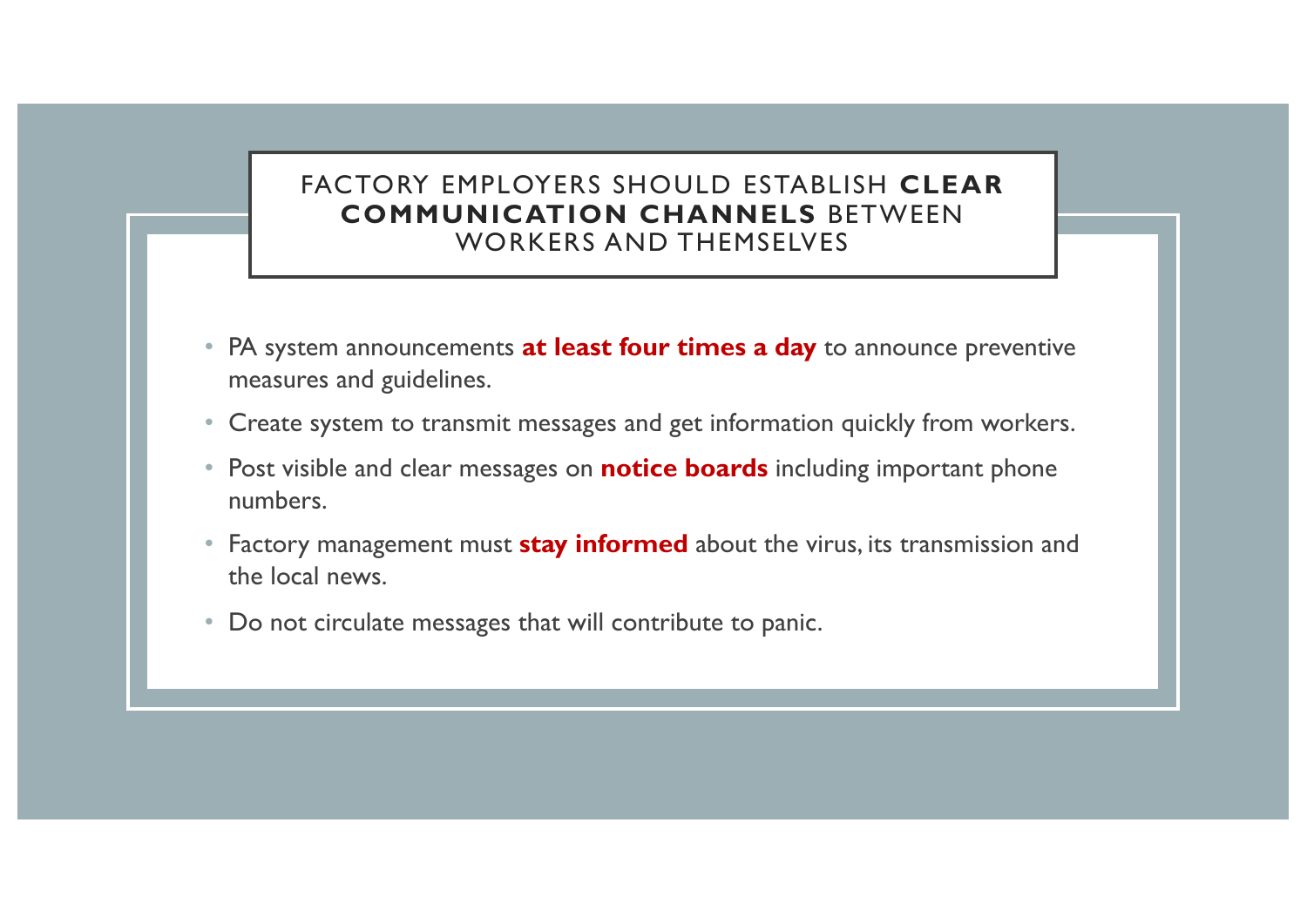CREATE **COVID19 TASK FORCE**  CAPABLE OF IMPLEMENTING, MONITORING AND AUDITING GUIDELINES.

- Members must be energetic and responsible, and should already be OSH/PC committee members, management personnel, doctors and/or nurses etc.
- Establish clear and instantaneous communication amongst themselves and communicate daily with top management.
- Member(s) of the task force should have brief SOP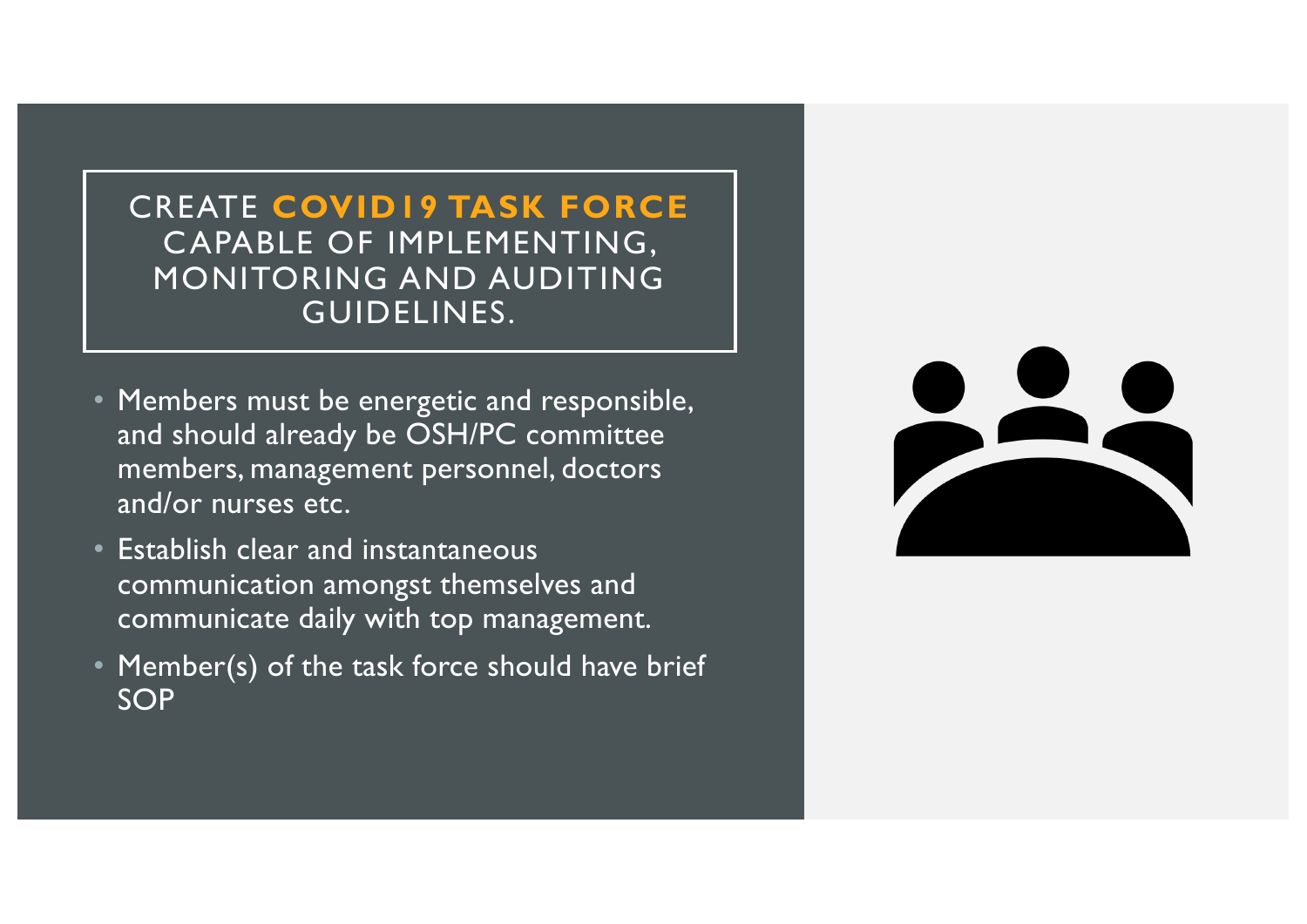

### FACTORIES SHOULD HAVE AN **ON-SITE MEDICAL TEAM** AND A **SEPARATE AREA** TO ASSESS AND QUARANTINE SUSPECTED PATIENTS

- Enlist one doctor (and a nurse)
- Consider online training for medical staff from [WHO](https://www.who.int/emergencies/diseases/novel-coronavirus-2019/training/online-training)
- Identify **separate area** to assess patients, and if multiple entries are available, then use one door to enter, and another door to exit.
- Provide minimum **Personal Protection Equipment (PPE)** which includes sufficient number of FFP3 or N95 masks, face shields, gloves, and a bodysuit
- Assign cleaner to the medical team, and ensure they are sanitising and cleaning all surfaces between patients.
- Teach medical team about **proper PPE disposal** in a safe manner
- Factories must take full responsibility to transport suspected patients back to their home/hospital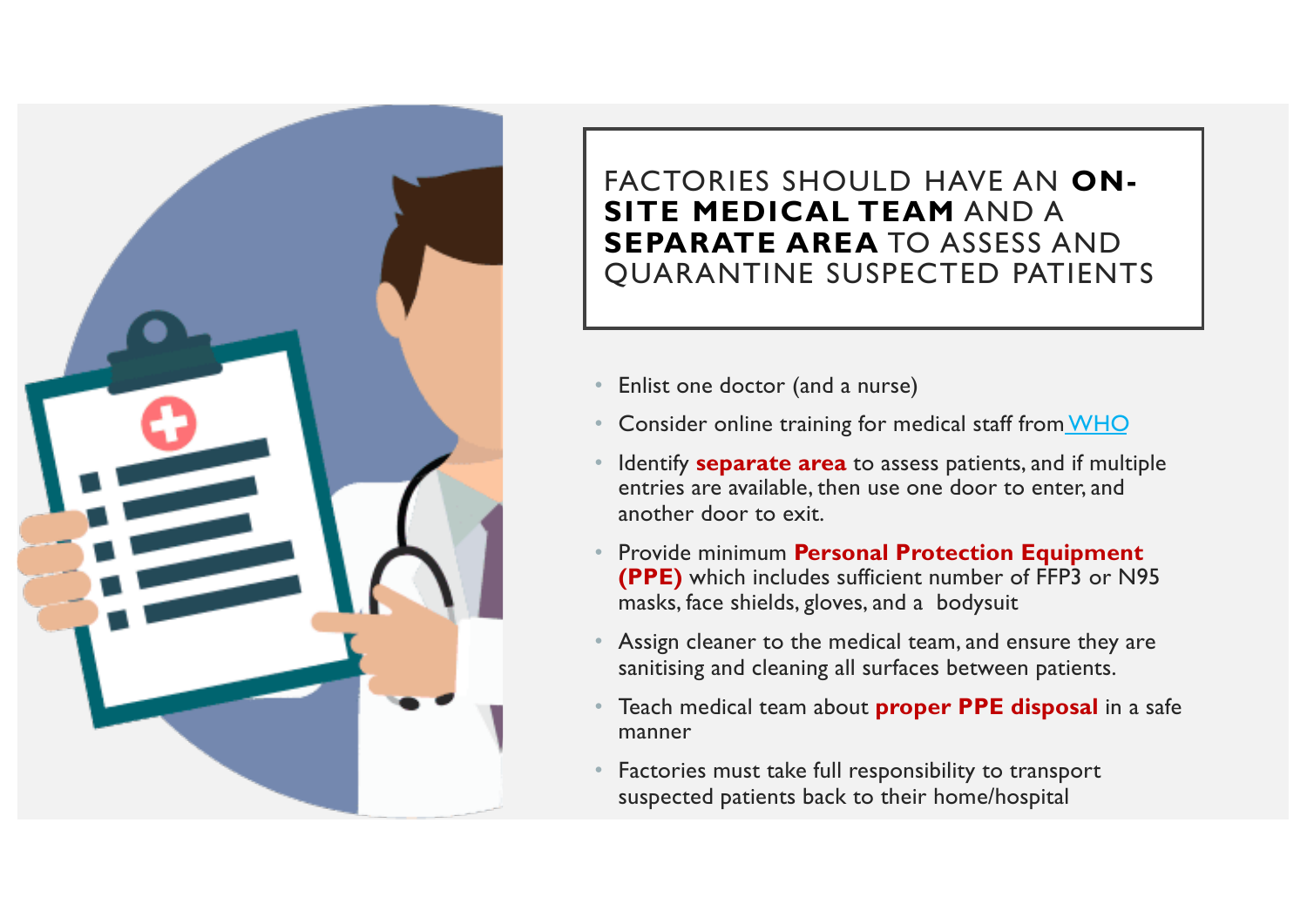## LEAVE POLICY GUIDELINES

Assure workers that if they display any COVID 19 related symptoms and need leave, they will not face any punitive action from management

#### Workplaces will not require a sick leave certificate

If any member of the household is displaying symptoms, permit and actively encourage employees to stay home

Consider paid sick leave to ill individuals who have showed symptoms and have returned home to self-isolate and those who have a household member who is showing symptoms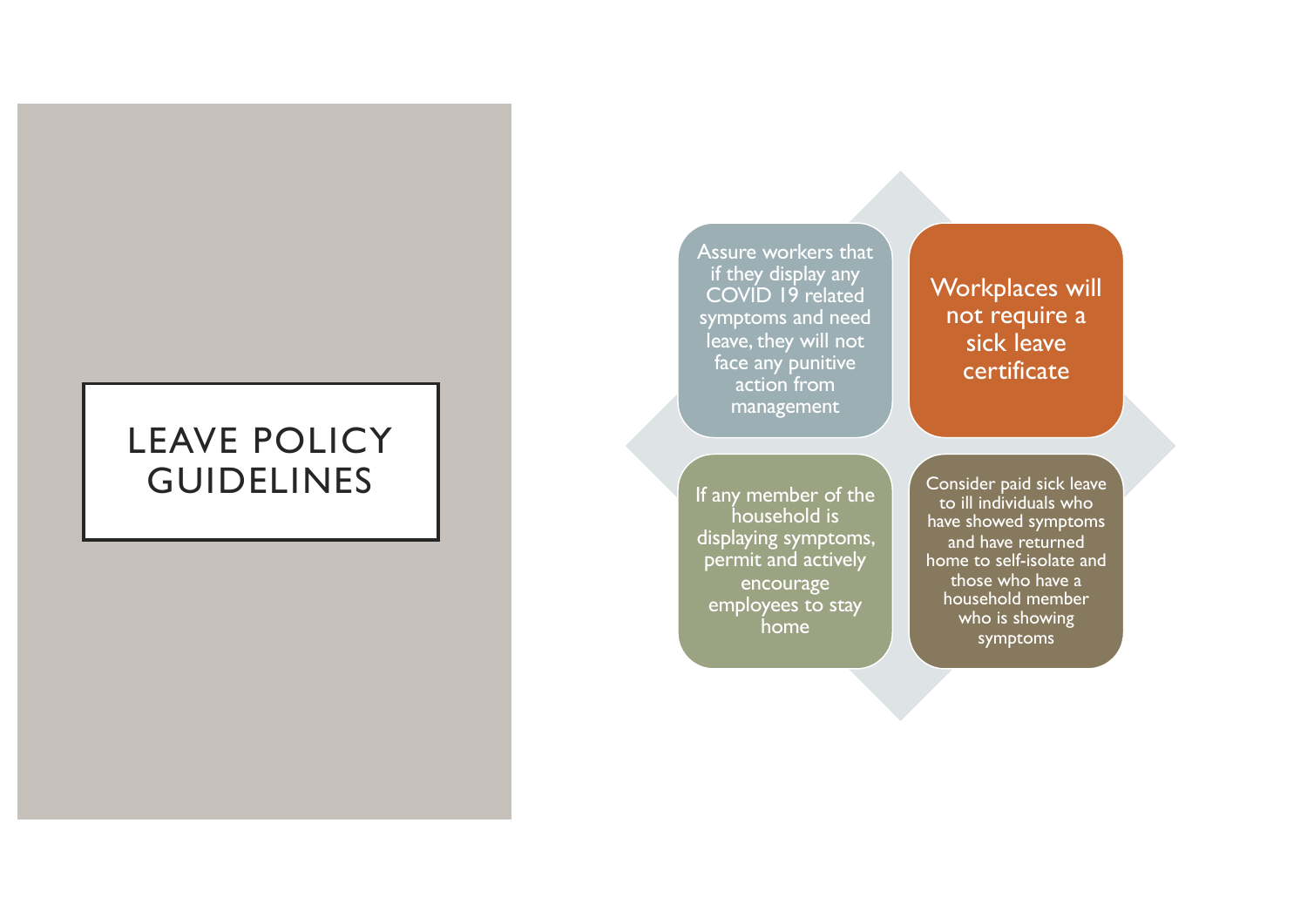## MEDICAL INSTITUTIONS

- Please find the list of private hospita[ls her](https://docs.google.com/spreadsheets/d/1qbQbjb-KrhWCI5t6BE94h2Fedoyd41wuZZbWA3AqjpM/edit%3Fusp=sharing)e. Find out ahead of time which hospital is nearest to your unit, and accepting patients. Try to develop an ongoing relationship with the management there.
- Please find the list of public hospitals here (TBD).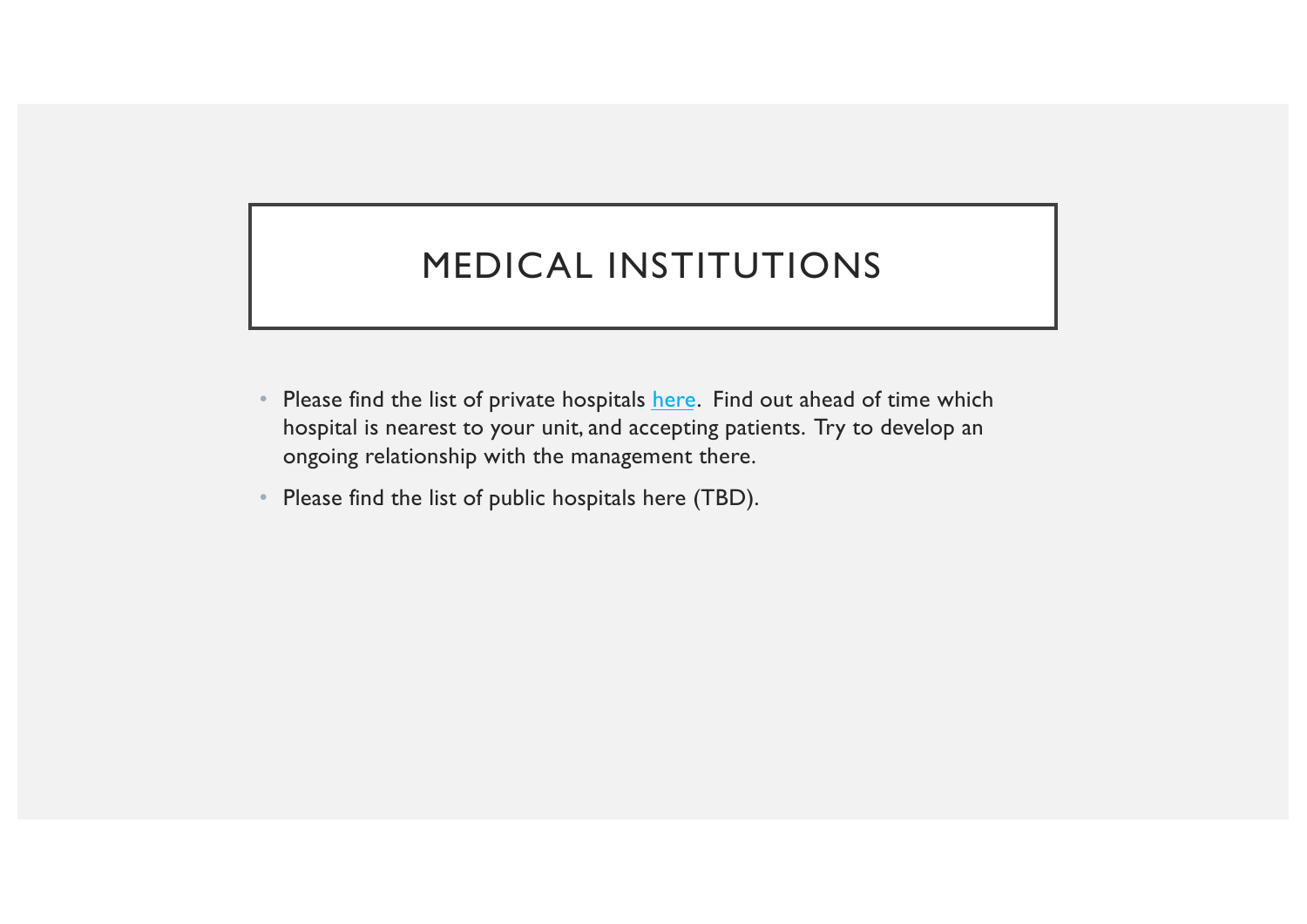## VULNERABLE WORKERS

Consider paid leave for the most vulnerable workers, or those most at risk, such as pregnant women and workers over age 50.

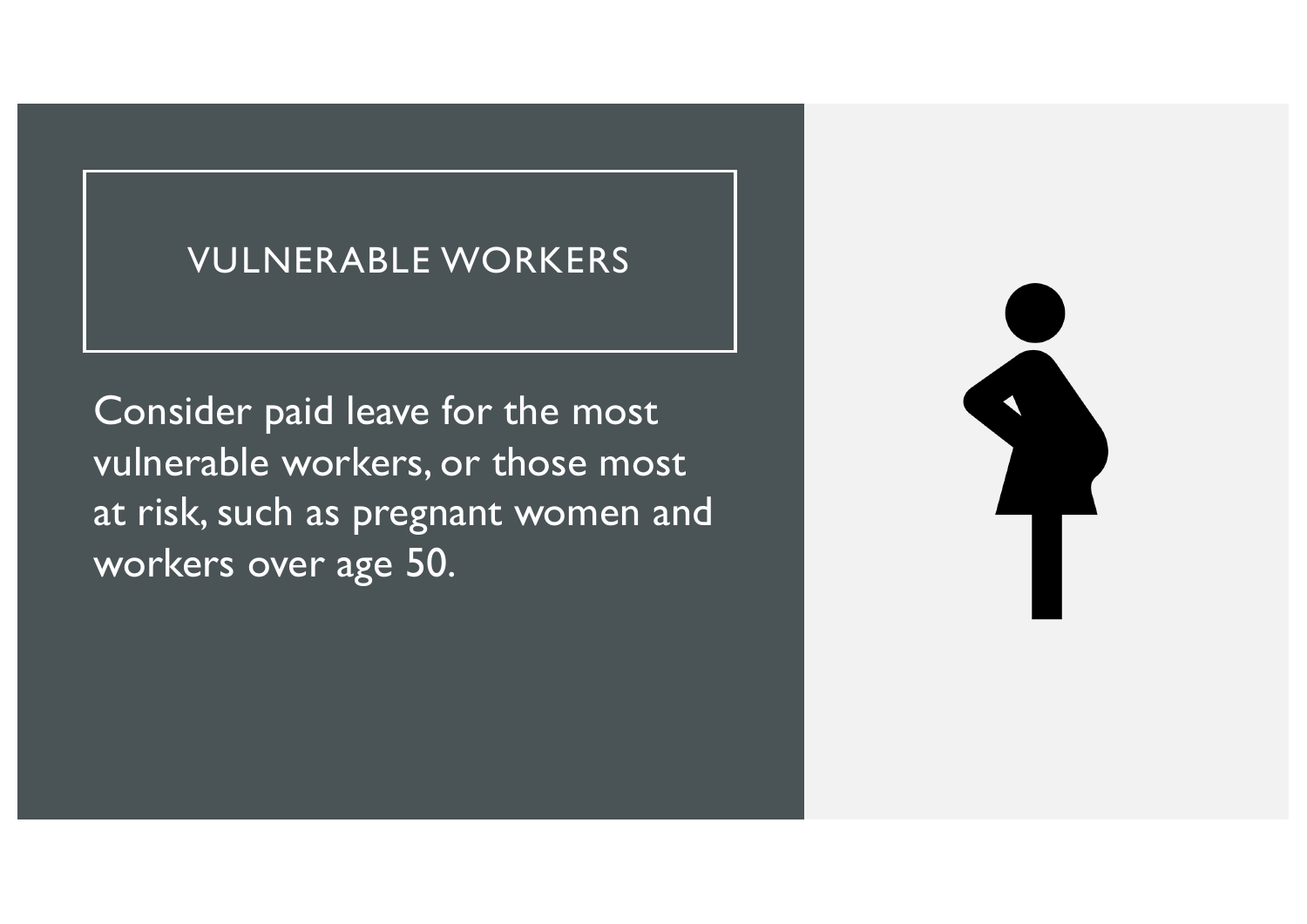BGMEA ADVISES STRONGLY AGAINST THE USE OF DISINFECTION CHAMBERS OR TUNNELS THAT USE HAZARDOUS CHEMICALS, AS THEY ARE NOT EFFECTIVE ENOUGH TO COUNTER COVID19, MAY CAUSE ADVERSE HEALTH HAZARDS, AND SHOWS LITTLE REGARD FOR A WORKERS' DIGNITY.

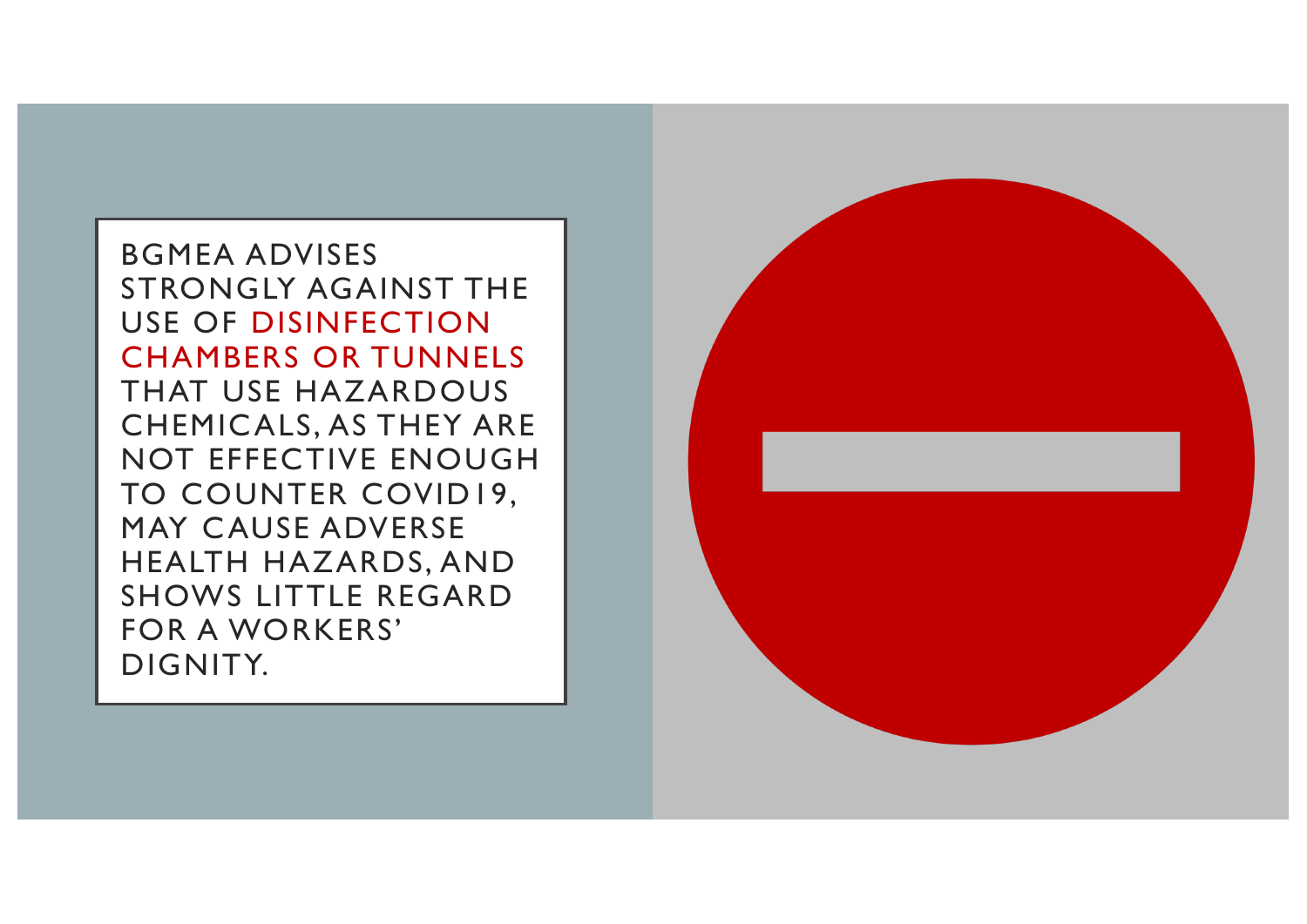# SANITISATION GUIDELINES



- BGMEA advises all members to put maximum emphasis on
	- Frequent, and quality cleaning and disinfecting of highly used surfaces including door knobs, handrails, toilet seats, work surfaces, and common areas where transmission of the virus may occur such as canteen tables
	- Disinfecting machines at the end of the day
	- Disinfect dining areas after each shift
	- Disinfect toilets after every use
- Sanitisation staff must be adequately dressed, with absolute body covering, gloves.
- Ensure proper disposal of PPE
- Ensure that there is stock of sufficient stock of PPE equipment soap, toilet paper, disinfectants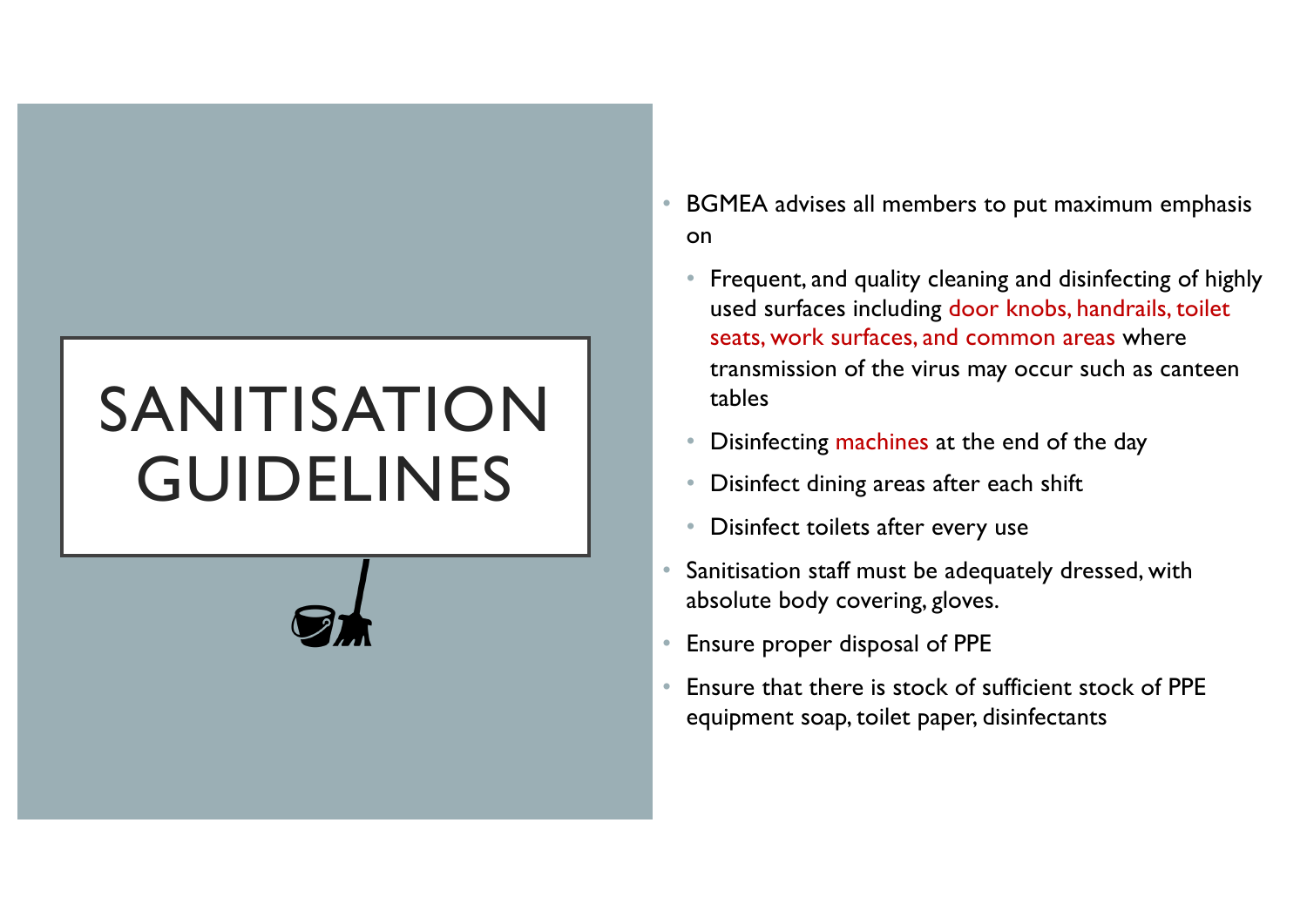## INCREASE NATURAL AIRFLOW

BGMEA recommends that any heating, ventilation, and air conditioning (HVAC) system on site runs in 100 percent exhaust mode, meaning no recirculation of air within the structure. Try to have as much natural ventilation as possible within the premise.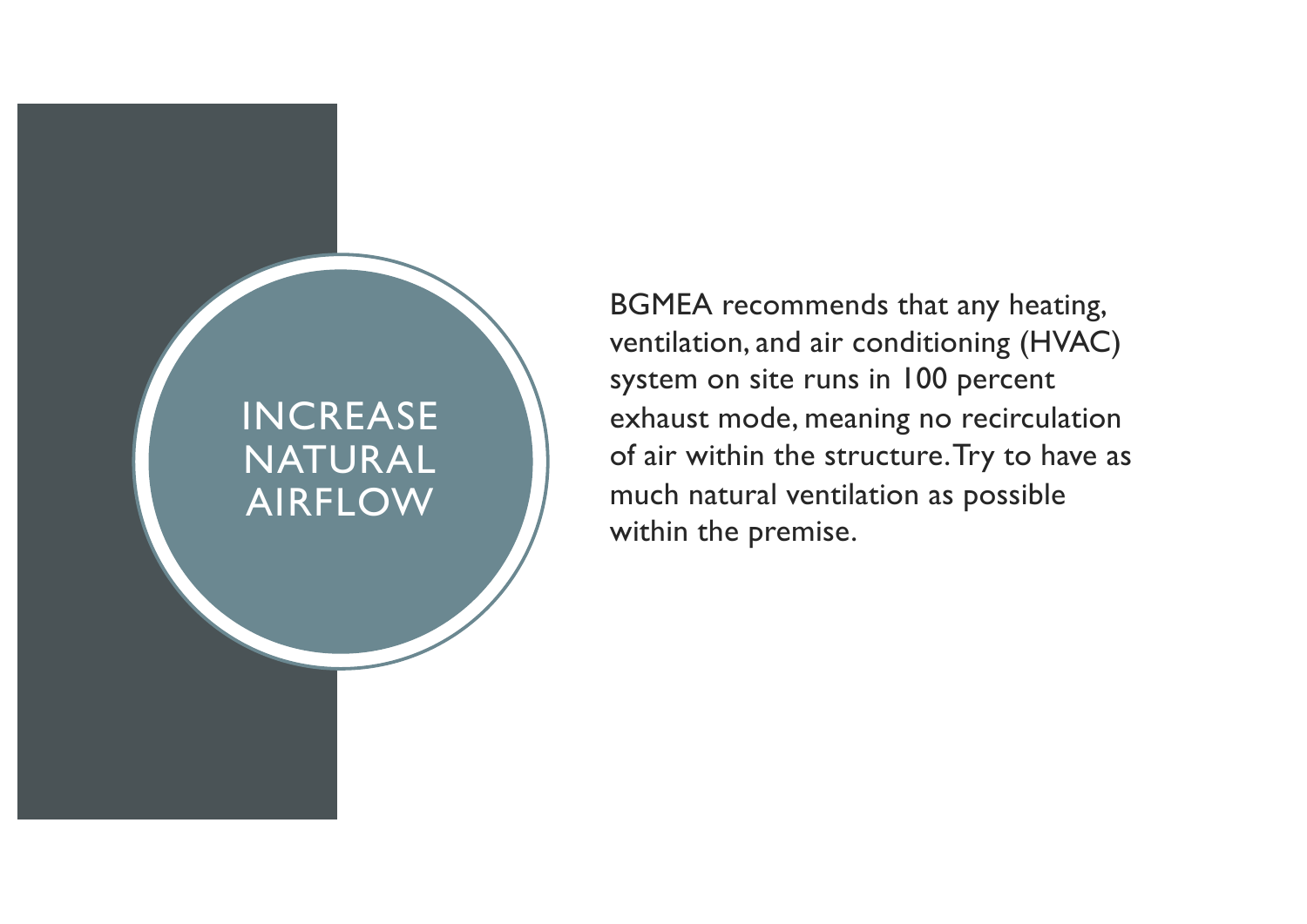## BGMEA STRONGLY RECOMMENDS THE USE OF VISUAL AIDS TO TRAIN WORKERS AND STAFF

- Identify key trainers
- Create training schedule on topics including but not limited to:
	- Symptoms of COVID19
	- Modes of transmission
	- Proper handwashing procedure
	- What to do if you suspect you have COVID-19

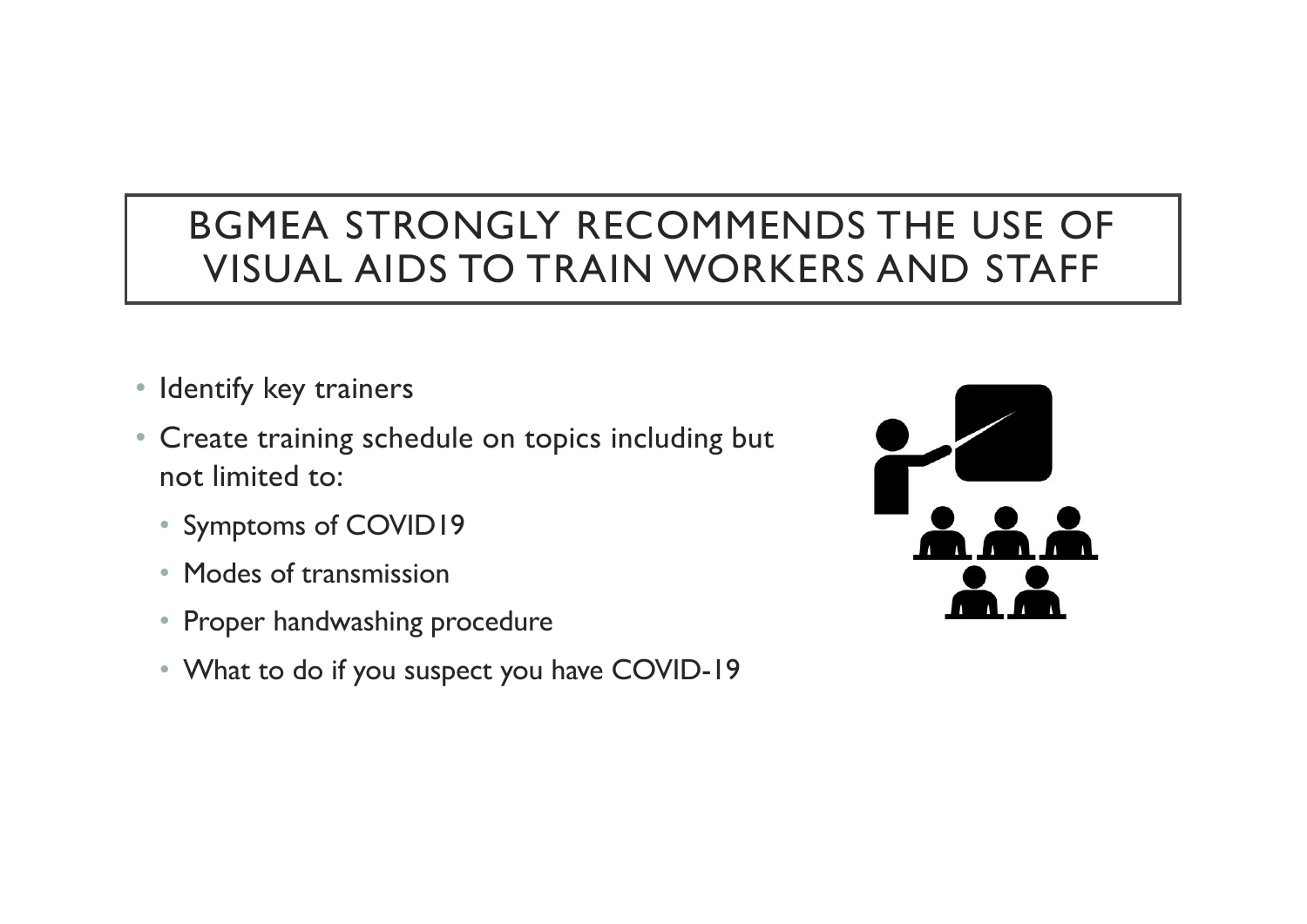#### IF ANYONE IS DISPLAYING COVID19 SYMPTOMS ON THE PREMISES

Staff must keep **record** of worker's name, card number, an operational contact number and the displayed symptoms



After individual is accompanied off the premise in a respectful manner, do the follows:

Disinfect their workstation

Trace and maintain list of anyone that has come into close contact with suspected individual

Maintain contact with patient to see if their symptoms worse, or if anyone in their household has developed symptoms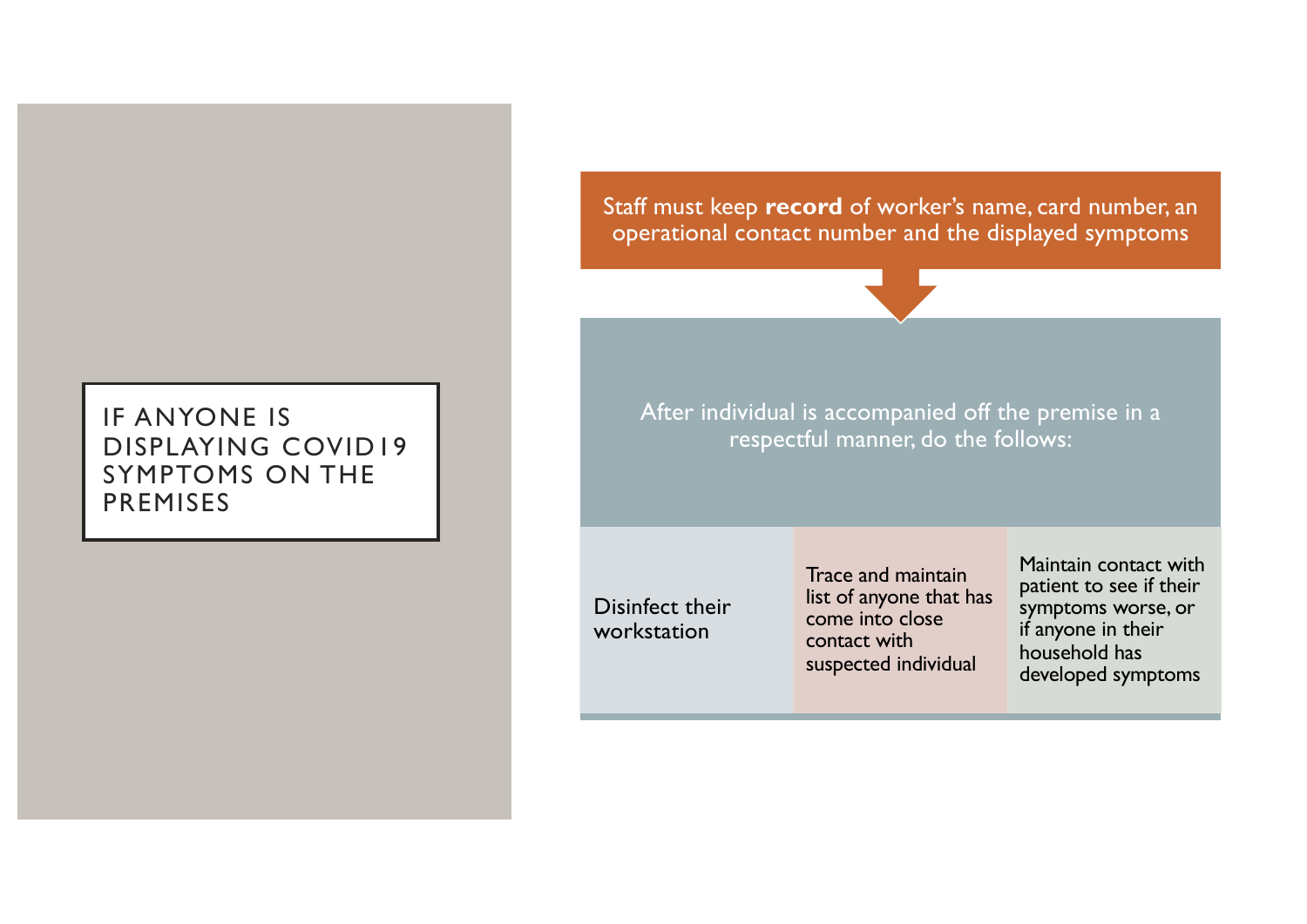FACTORIES MUST UNDERSTAND AND PROVIDE GUIDELINES TO STAFF AND WORKERS ON WHAT TO DO IF SOMEONE DISPLAYS COVID19 SYMPTOMS

If you have symptoms, you will need to stay at home to self isolate for 7 days.

• After 7 days, if you still do not have a high temperature, you no longer need to stay at home. A cough can stay several weeks after the infection has gone.

If you live with someone who is showing symptoms, you will need stay at home for 14 days from the day their symptoms start, because it can take 14 days for symptoms to appear.

• If more than 1 person in the household has symptoms, stay at home for 14 days from the day the first person started showing symptoms.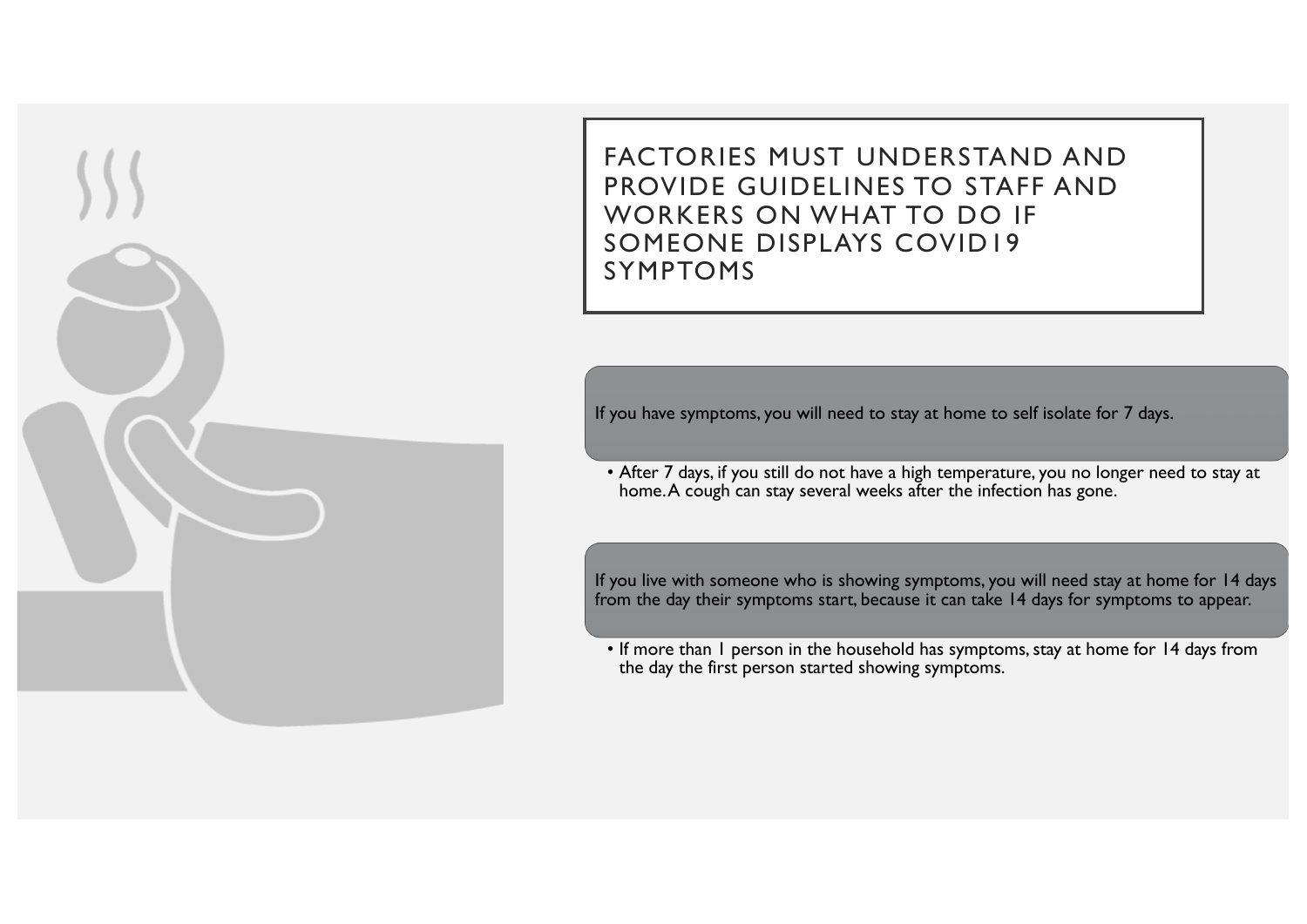## GOOD PRACTICE: ON FACTORY PREMISES



- Wash hands for 20 seconds in the right manner
- Wear mask and carry handkerchief
- Maintain 6 feet distance where possible
- Cover your mouth and nose with a tissue or your sleeve (not your hands) when you cough or sneeze. Put used tissues in the bin immediately and wash your hands afterwards.
- Open doors with elbows and feet instead of hands.



- Do not touch your eyes, nose or mouth if your hands have not been washed recently.
- Do not shake hands, or touch items belonging to others (e.g. mobile phones).
- No large groups inside the premises. Management meetings will have to strictly adhere to 6 feet distancing.
- If you, or a member of your household starts to display symptoms of COVID19 (fever, and dry persistent cough), then **do not** come to work and inform a superior immediately.